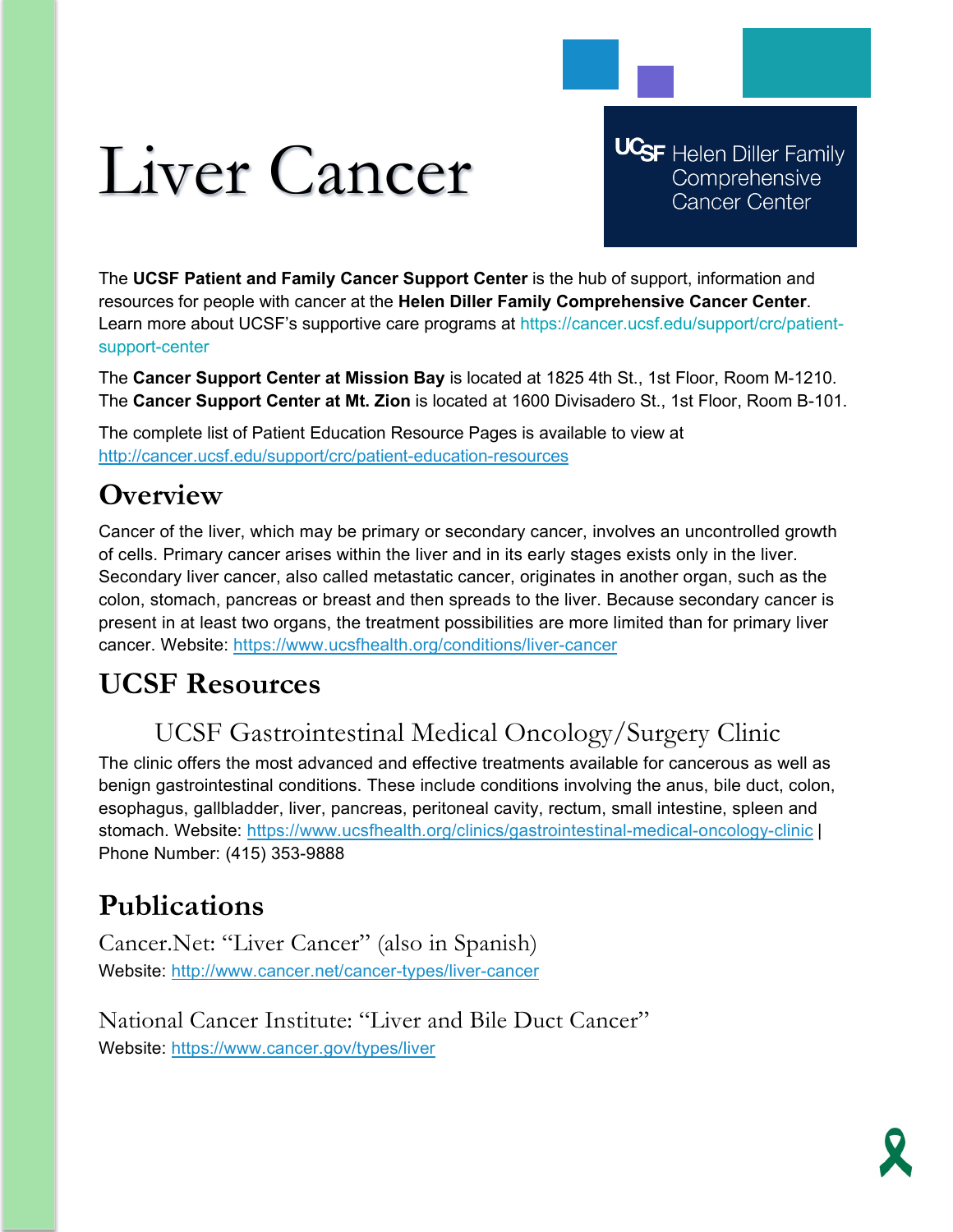## **Organizations**

#### American Cancer Society (ACS) – Liver Cancer

At the American Cancer Society, we're on a mission to free the world from cancer. Until we do, we'll be funding and conducting research, sharing expert information, supporting patients, and spreading the word about prevention. All so you can live longer — and better. Website:<https://www.cancer.org/cancer/liver-cancer.html> | Phone Number: 800.227.2345

#### American Liver Foundation

ALF provides information about liver diseases, support and advocacy. Helpline is available to answer questions Website:<http://www.liverfoundation.org/> | Phone Number: -800- 465-4837

#### Cancer Support Community – Liver Cancer

As the largest professionally led nonprofit network of cancer support worldwide, the Cancer Support Community is dedicated to ensuring that all people impacted by cancer are empowered by knowledge, strengthened by action, and sustained by community.

Website: <https://www.cancersupportcommunity.org/liver-cancer>| Phone Number: 888-793-9355

#### CDC: Centers for Disease and Control and Prevention

Cancer is a disease in which cells in the body grow out of control. When cancer starts in the liver, it is called liver cancer. Website: <https://www.cdc.gov/cancer/liver/index.htm> | Phone Number: 800-232-4636

#### Medline Plus: Trusted Health Information for You

MedlinePlus is a service of the National Library of Medicine (NLM), the world's largest medical library, which is part of the National Institutes of Health (NIH). Website:<https://medlineplus.gov/livercancer.html>

#### National Cancer Institute- Liver Cancer

The National Cancer Institute (NCI) is the federal government's principal agency for cancer research and training. NCI is deeply committed to the core values of equity, diversity, and inclusion that allow all staff to reach their potential and fully contribute to the Institute's cancer mission. Website: <https://www.cancer.gov/types/liver>

#### National LGBT Cancer Network

The National LGBT Cancer Network works to improve the lives of LGBT cancer survivors and those at risk by: EDUCATING the LGBT community about our increased cancer risks and the importance of screening and early detection; TRAINING health care providers to offer more culturally-competent, safe and welcoming care; and ADVOCATING for LGBT survivors in mainstream cancer organizations, the media and research.

Website: <https://cancer-network.org/about/> | Phone Number: 212-675-2633